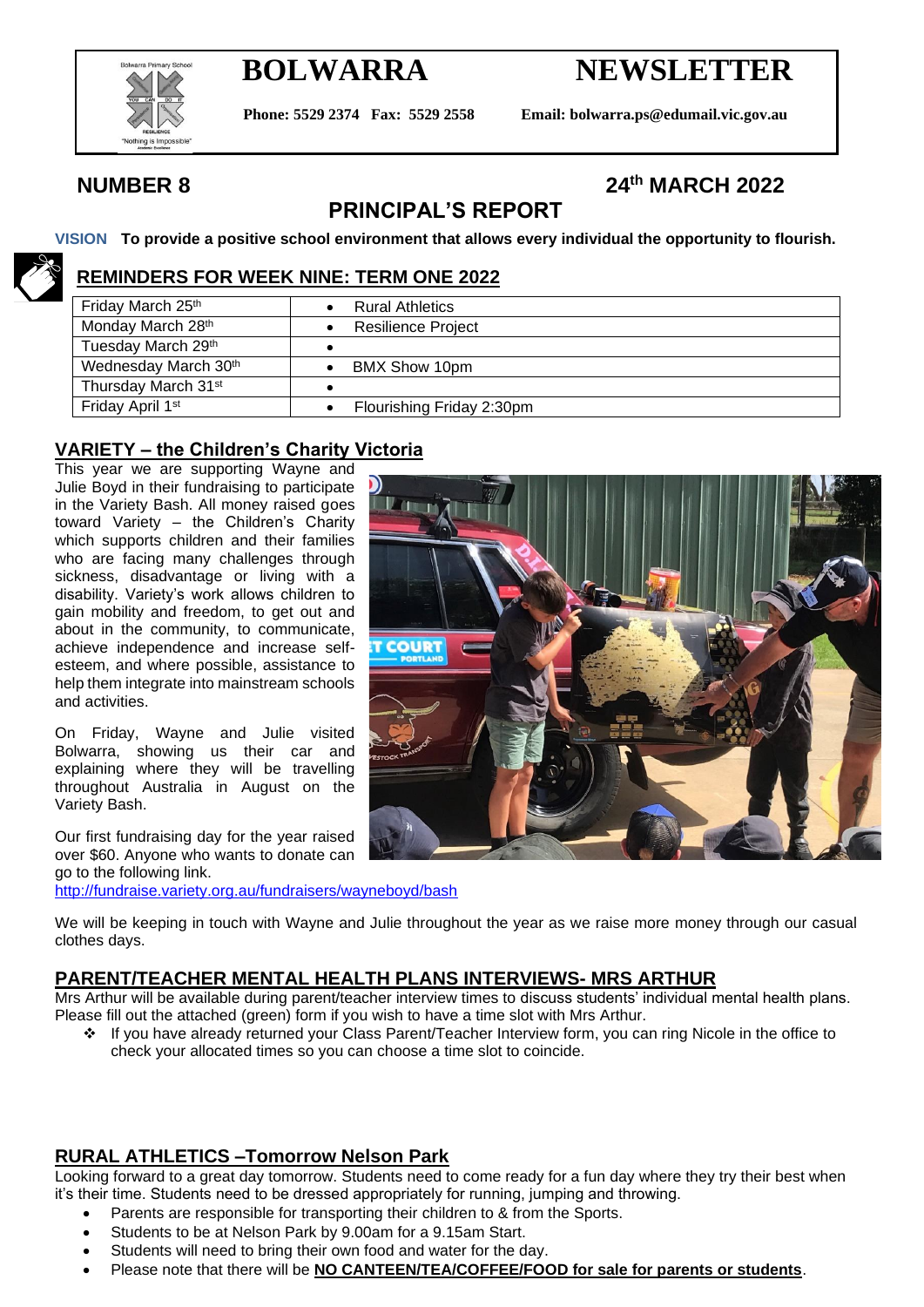### **BMX SHOW – Wednesday March 30th 10am**

Scott Hone leads students on a lifetime adventure made of dreams. Almost everybody has ridden a bike but no one rides a bike like Scott. Backwards on the front wheel. Frontwards on the back wheel. Frontwards on the front wheel, backwards and upside-down. Telling the story of his first bike all the way to joining the circus Scott demonstrates how thinking outside the box and trying new things can lead you on a grand adventure through life.

This is the story of how, when Scott was given his first BMX bike, he asked "Is there another way to ride this?" His determination to answer his own question led him first to join the Circus, then tour the world doing BMX tricks on stage in front of thousands.

This is a show about self-discovery designed to encourage students on their own life journey with a can do and what if I, questioning approach. With an incredible finale, six people on the bike at once, Scott's BMX Trick Bike Show is certain to inspire the next generation.

Scott Hone is a father of two, BMX rider, juggler, acrobat, clown, photographer and teacher who started

his performing career with Circus Oz and has gone on to perform at countless festivals around Australia and the world. He has performed in prestigious locations such as Broadway New York City, London's Royal Festival Hall and the Royal Albert Hall and Australia's own Sydney Opera House. As well as teaching tumbling and acro at local dance and circus schools, Scott is a qualified school teacher who does casual relief teaching at local western Melbourne high schools.

#### **EXTRA-CURRICULA TERM 1 DATE 2022**

| March | Friday    | 25 <sup>th</sup> | $\blacksquare$           | <b>Rural Athletics</b>              |
|-------|-----------|------------------|--------------------------|-------------------------------------|
|       | Wednesday | 30 <sup>th</sup> | $\blacksquare$           | BMX Show 10:00am                    |
| April | Friday    | 1st              | $\overline{\phantom{0}}$ | <b>Flourishing Friday</b>           |
|       | Tuesday   | 5 <sup>th</sup>  | $\blacksquare$           | <b>District Athletics</b>           |
|       | Wednesday | 6 <sup>th</sup>  | ٠                        | Parent/Teacher Interviews 4pm - 6pm |
|       | Thursday  | 7 <sup>th</sup>  | $\blacksquare$           | Parent/Teacher Interviews 8am - 6pm |
|       | Friday    | 8 <sup>th</sup>  | ٠                        | Last Day of Term 1-Raffle Drawn     |
|       |           |                  |                          |                                     |

*LEE GIBBONS……………….PRINCIPAL*



**`**

#### **EASTER RAFFLE – DRAWN , FRIDAY, 8th APRIL**

**DONATIONS:-** Thank You to those families who have brought in their donation of an 'Easter Themed' item for our raffle..i.e. Easter Eggs, Easter colouring books, small Easter toys etc. Donations can be brought to the office.

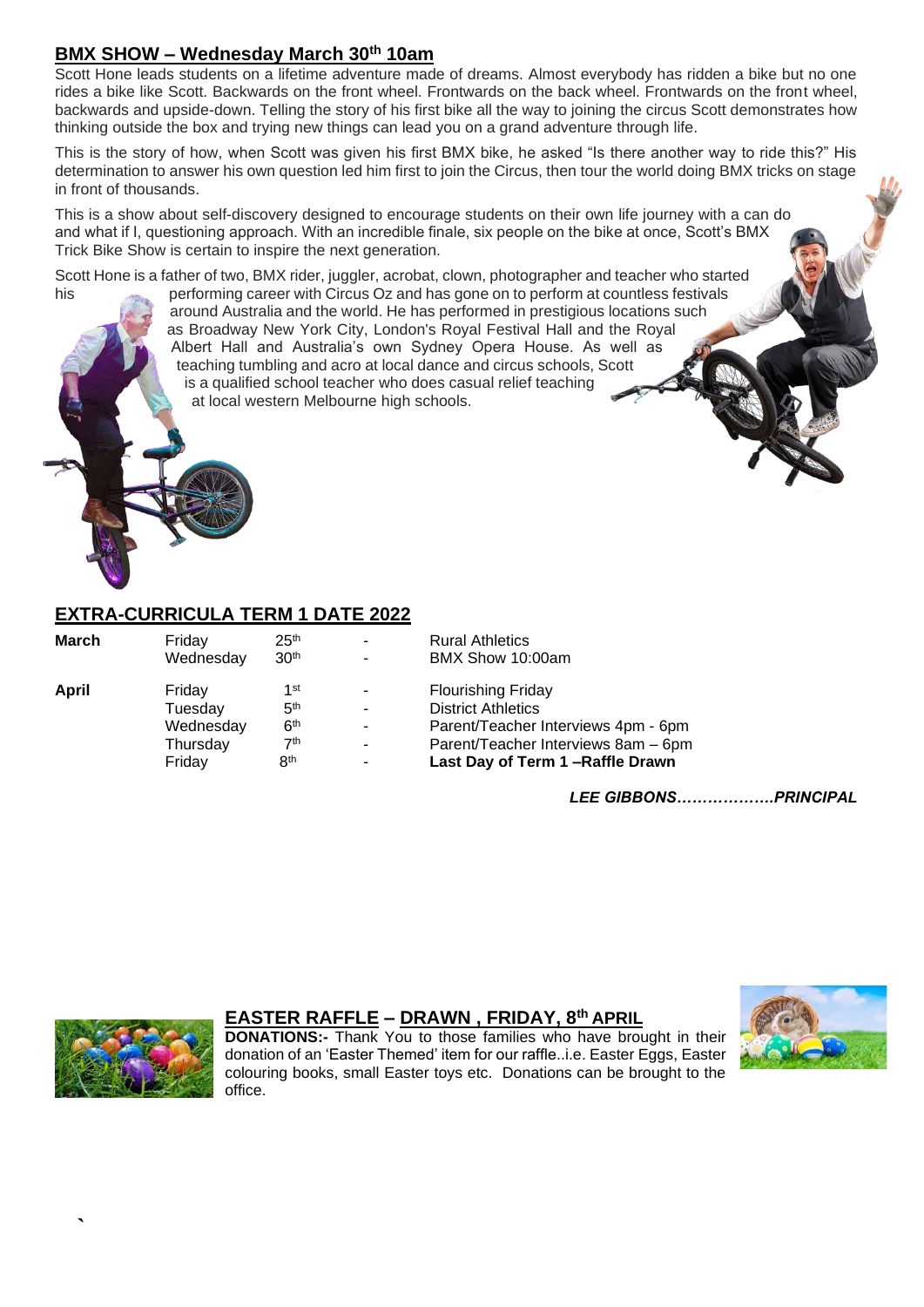## **Chaplains' Corner – The quicksand lessons!**

I wasn't ready for it. It was meant to be a refreshing stroll along a beautiful beach the other side of Port MacDonnell. The sun was out. So was the tide. Seaweed was strewn everywhere. But the drama took just one step. I sank into quicksand right up to my waste. A surprise? Absolutely. Did I get out? No, not right away. It required only half a nano second to realise I was in real strife. The beach was deserted. The tide would be coming in before too long. Judith had no idea where I was. My phone was under the water, sand and seaweed in my pocket. I couldn't use it even if I tried.

The problem was that the more I pushed down to get out, the deeper I went into this heavy, all engulfing mixture of sand and seaweed. So, in state of shock, dismay and outright fear, I realised I'd have to find another way out. Since climbing out vertically wasn't working, I tried a more horizontal, sideways pushing movement with my arms and legs. Thankfully it worked but it took time. And when I finally got free, I couldn't walk. I was saturated from the arm pits down. I had to crawl to a rock ledge so I could lever myself into a standing position to walk. A local friend told me he'd been walking and running along that beach for thirty years and had never been caught in quicksand. However, there are some lessons here I think....

- We all face the possibility of falling into quicksand No, not like the one on the beach. The kind that arrives without warning. Like the loss of a loved one, or a relationship, or a job, or good health. There are countless quicksand traps out there and we are bound to land in one some time. Guaranteed.
- Life is about coping with the unexpected Like it or not, no matter how well organised we may be, our circumstances can and do change. Our kids have their own version of quicksand experiences. So we need to show our families how to handle their down times. Falling out with friends is a common one.
- We don't have the control we'd like to have It's just life. We cannot insure ourselves against the quicksand of setbacks and disappointments. These often show up from left field in ways we could never have predicted. So, let's get smart and accept that there's little point in trying to be control freaks.
- It's finding the ways out of our quicksand that count When we cop criticism, or feel let down, or our efforts are not valued, it's easy to either feel very sorry for ourselves or go into attack mode. Neither option has anything going for it. One leads to anxiety; the other leads to warfare.
- So, what is our escape mode from our quicksand times? Strangely the best ways out are actually the most obvious. Work out how your quicksand moment arrived. Do nothing, say nothing unless you have identified carefully what it is you now have to deal with. A high speed reaction will cause a crash.
- **Discover the brilliance of ownership** Mature people are not afraid to put their hand up and say, "Actually I may have created the issue here." Add another ownership statement, "Please forgive me for what's happened." Add another, "Let me know how I can set things right for you."
- In other words, we can create our own quicksand moments And a mature response eases the pain of it all. But let's put some constraints in here. Keep anger in its place. Choose words that build up, not put down. Learn the power of humour, the comfort of a hug. Be constructive, not destructive.
- Be there for your kids when their quicksand moments arrive Find out what's bugging them. Keep an eye on the one who likes to be alone. What's that isolation all about? Make the time to listen carefully. There might be a quicksand issue that you need to know about. Then progress can be made.

Well, I won't be walking along that part of the beach again. I only need one genuine, literal quicksand moment thanks very much. So, be wise when your own quicksand moments arrive as they surely will!

**John** – stay in touch **[revsimmo@gmail.com](mailto:revsimmo@gmail.com)** – 0428 780 421, **Andreena** – 0428 233 082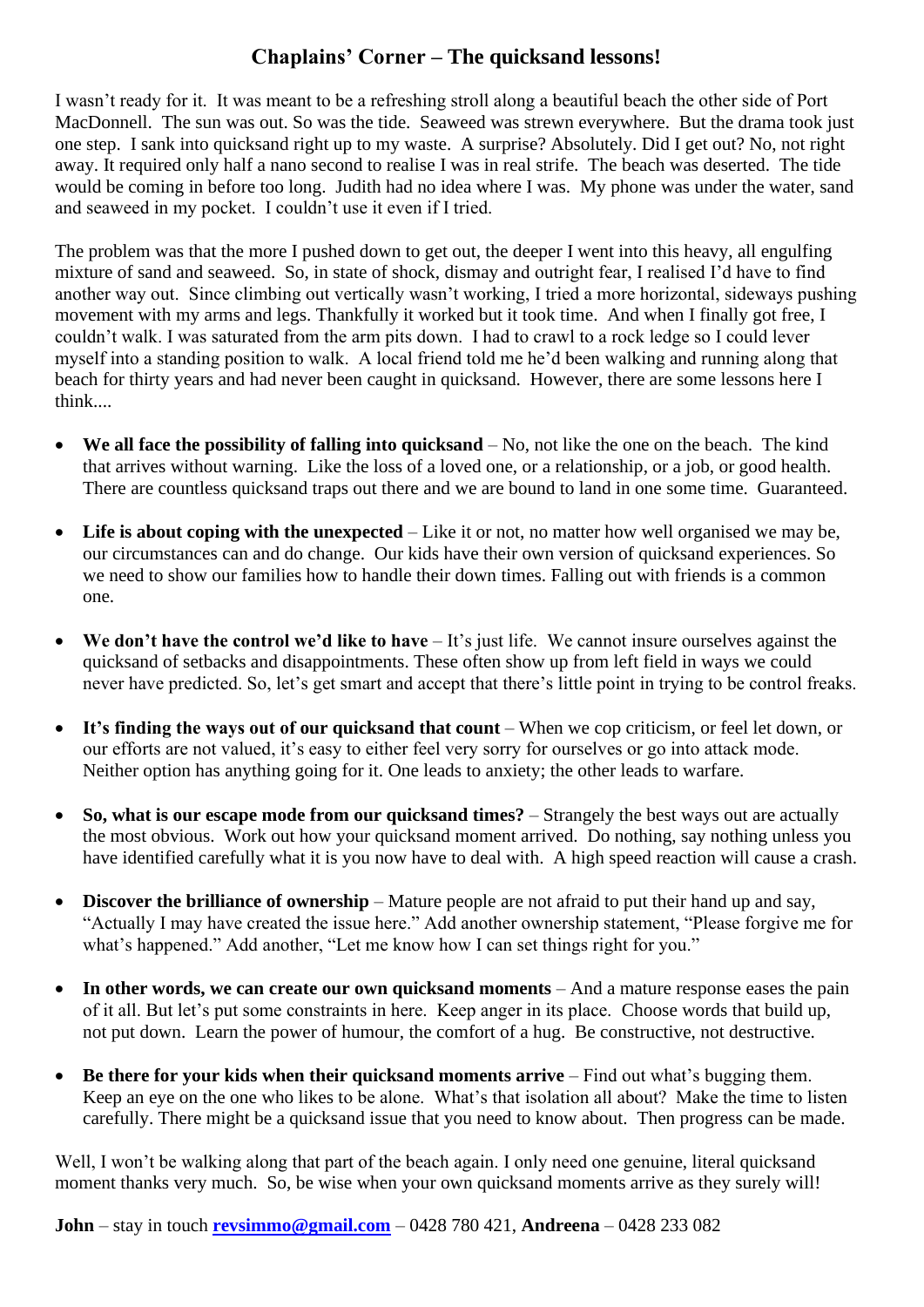